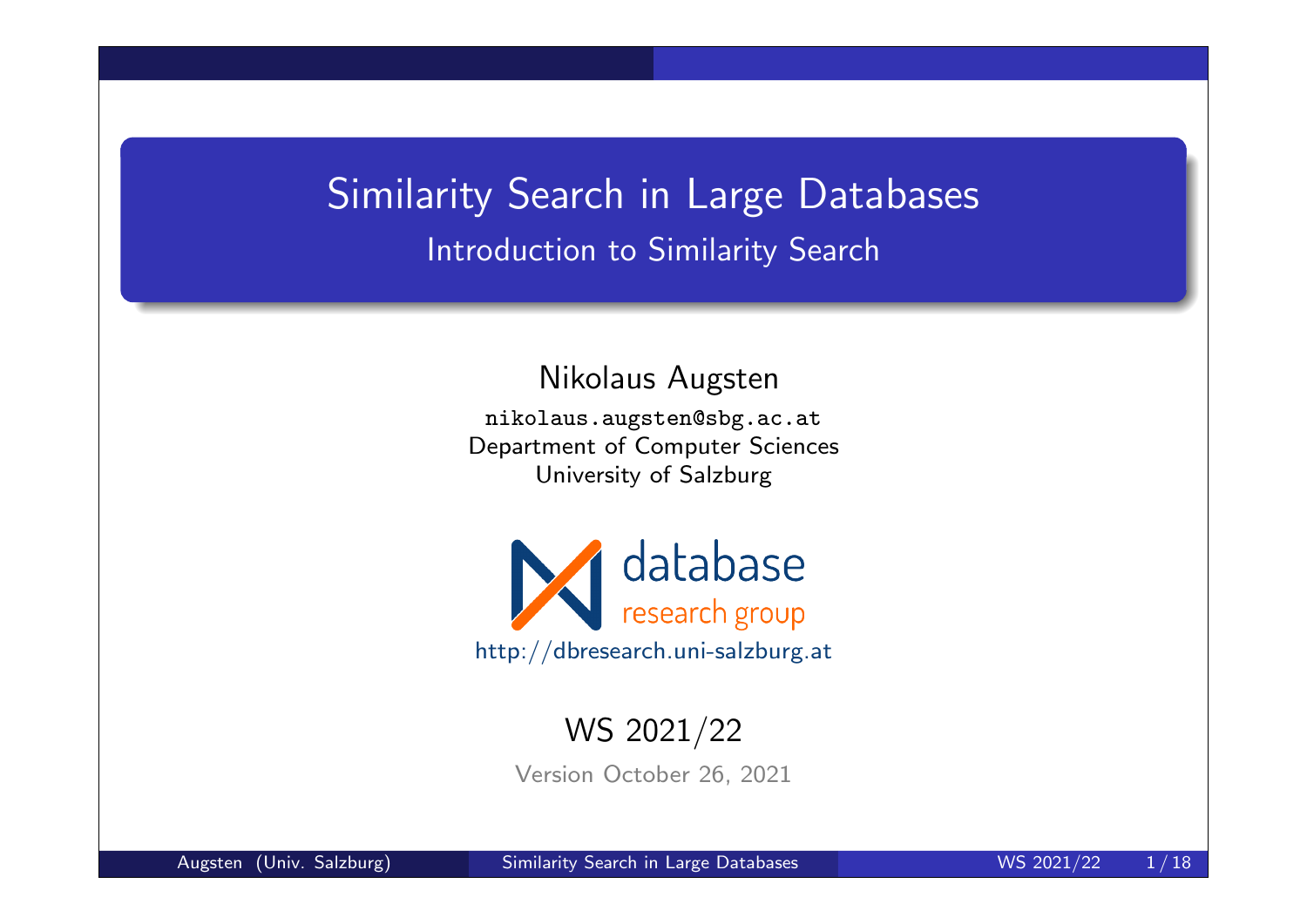# **Outline**



- **o** Intuition
- **•** Applications
- **•** Framework

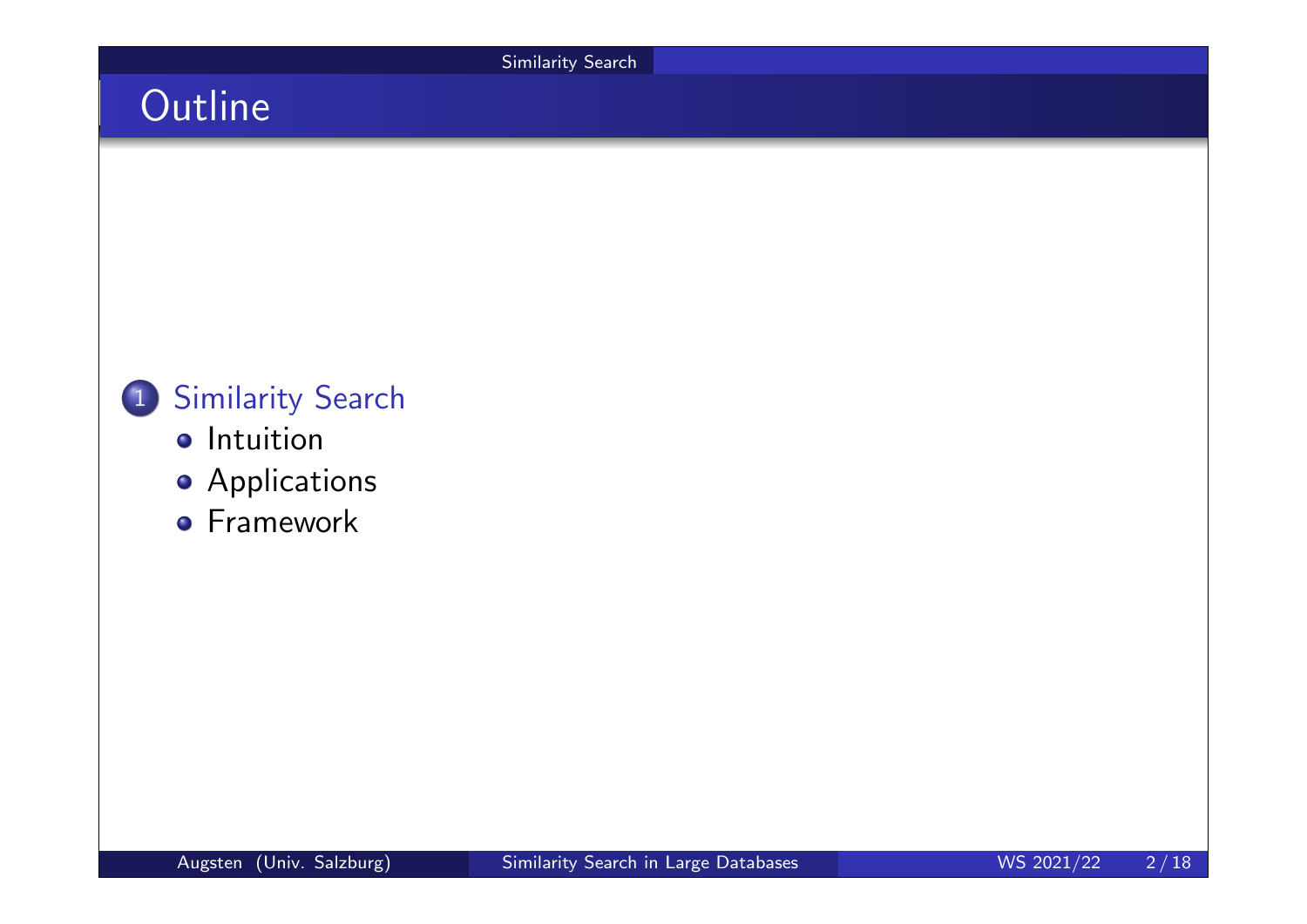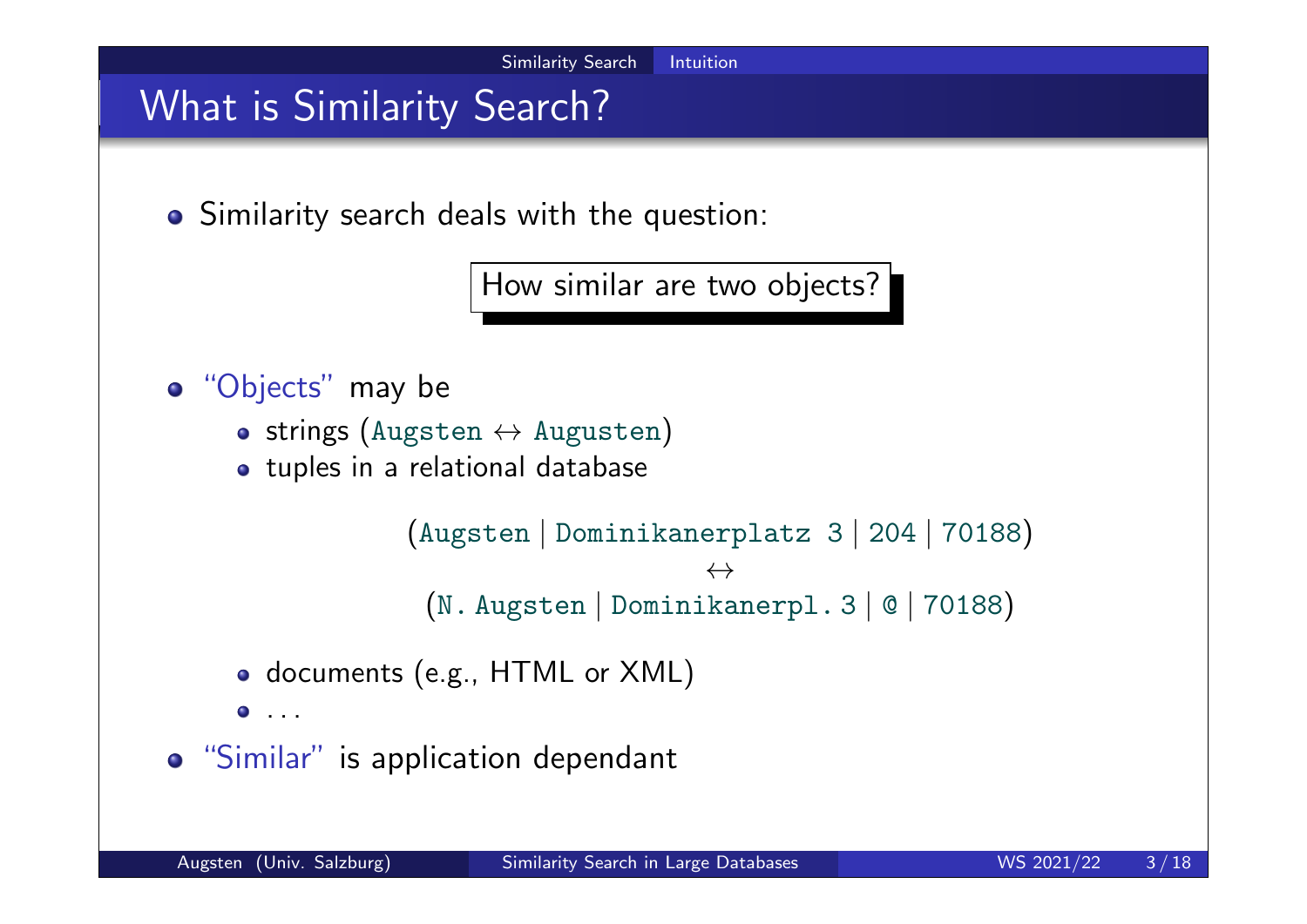## Application I: Object Identification

#### Problem:

- Two data items represent the same real world object (e.g., the same person),
- but they are represented differently in the database(s).
- How can this happen?
	- o different coding conventions (e.g., Gilmstrasse, Hermann-von-Gilm-Str.)
	- spelling mistakes (e.g., Untervigil, Untervigli)
	- o outdated values (e.g., Siegesplatz used to be Friedensplatz).
	- incomplete/incorrect values (e.g., missing or wrong apartment number in residential address).
- Focus in this course!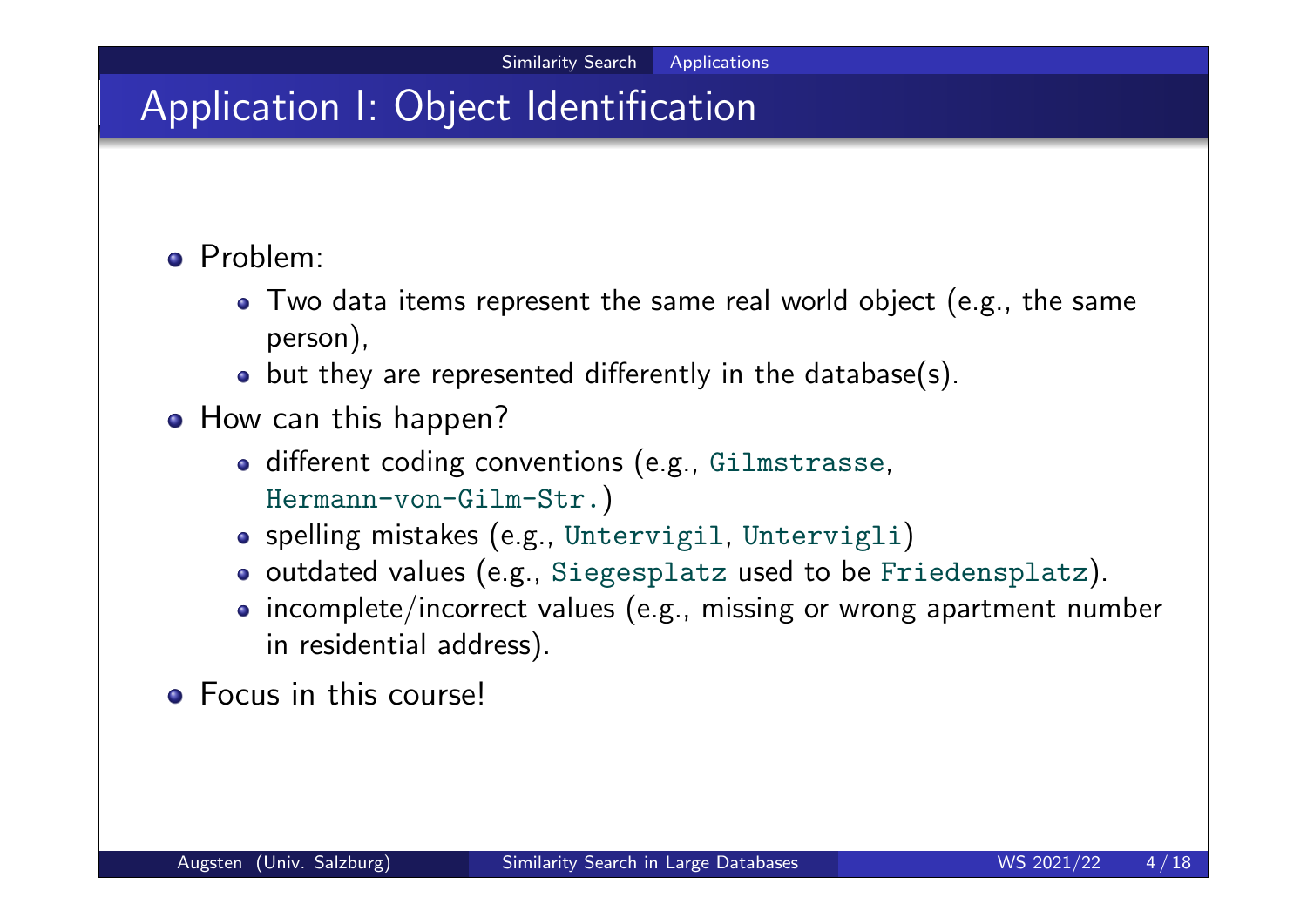## Application I: Flavors of Object Identification

#### **o** Duplicate Detection

- o one table
- find all tuples in the table that represent the same thing in the real world
- Example: Two companies merge and must build a single customer database.

#### Similarity Join

- two tables
- join all tuples with similar values in the join attributes
- Example: In order to detect tax fraud, data from different databases need to be linked.

#### **o** Similarity Lookup

- o one table, one tuple
- find the tuple in the table that matches the given tuple best
- Example: Do we already have customer X in the database?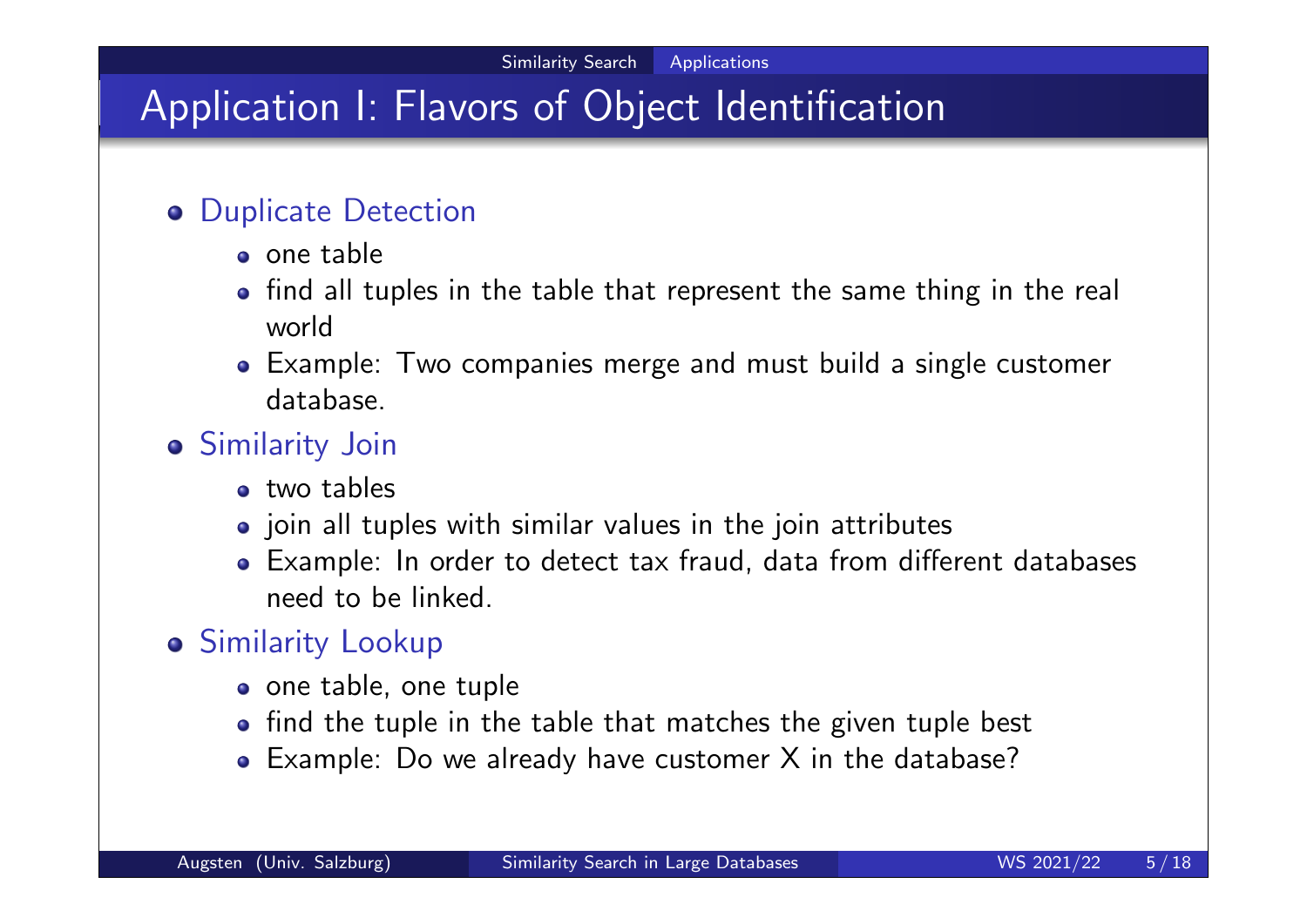## Application II: Computational Biology

- DNA and protein sequences
	- modelled as text over alphabet (e.g.  $\{A, C, G, T\}$  in DNA)
- Application: Search for a pattern in the text
	- o look for given feature in DNA
	- compare two DNAs
	- decode DNA
- Problem: Exact matches fail
	- experimental measures have errors
	- small changes that are not relevant
	- mutations
- **o** Solution: Similarity search
	- Search for *similar* patterns
	- How similar are the patterns that you found?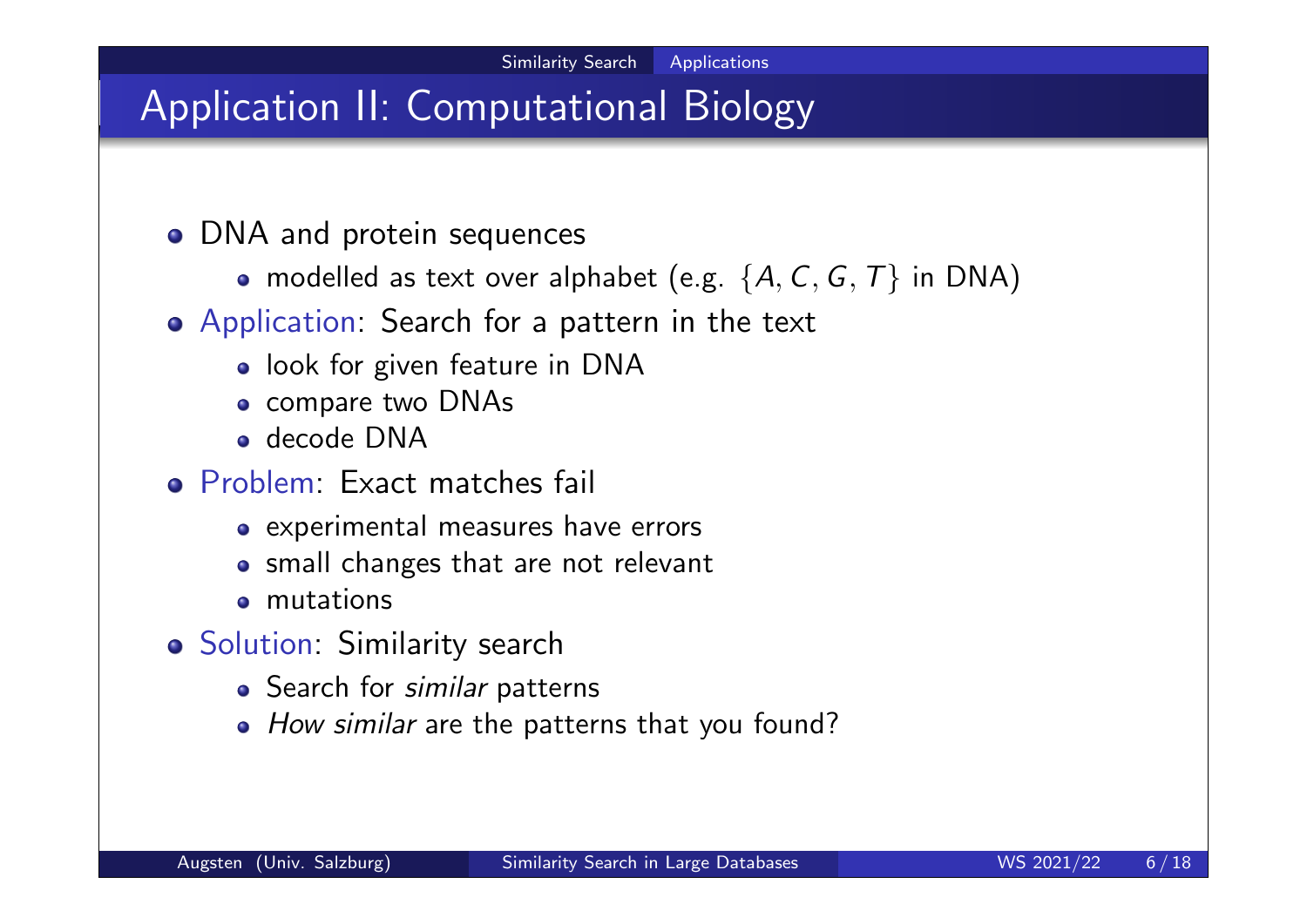# Application III: Error Correction in Signal Processing

- Application: Transmit text signal over physical channel
- Problem: Transmission may introduce errors
- Goal: Restore original (sent) message
- o Solution: Find correct text that is closest to received message.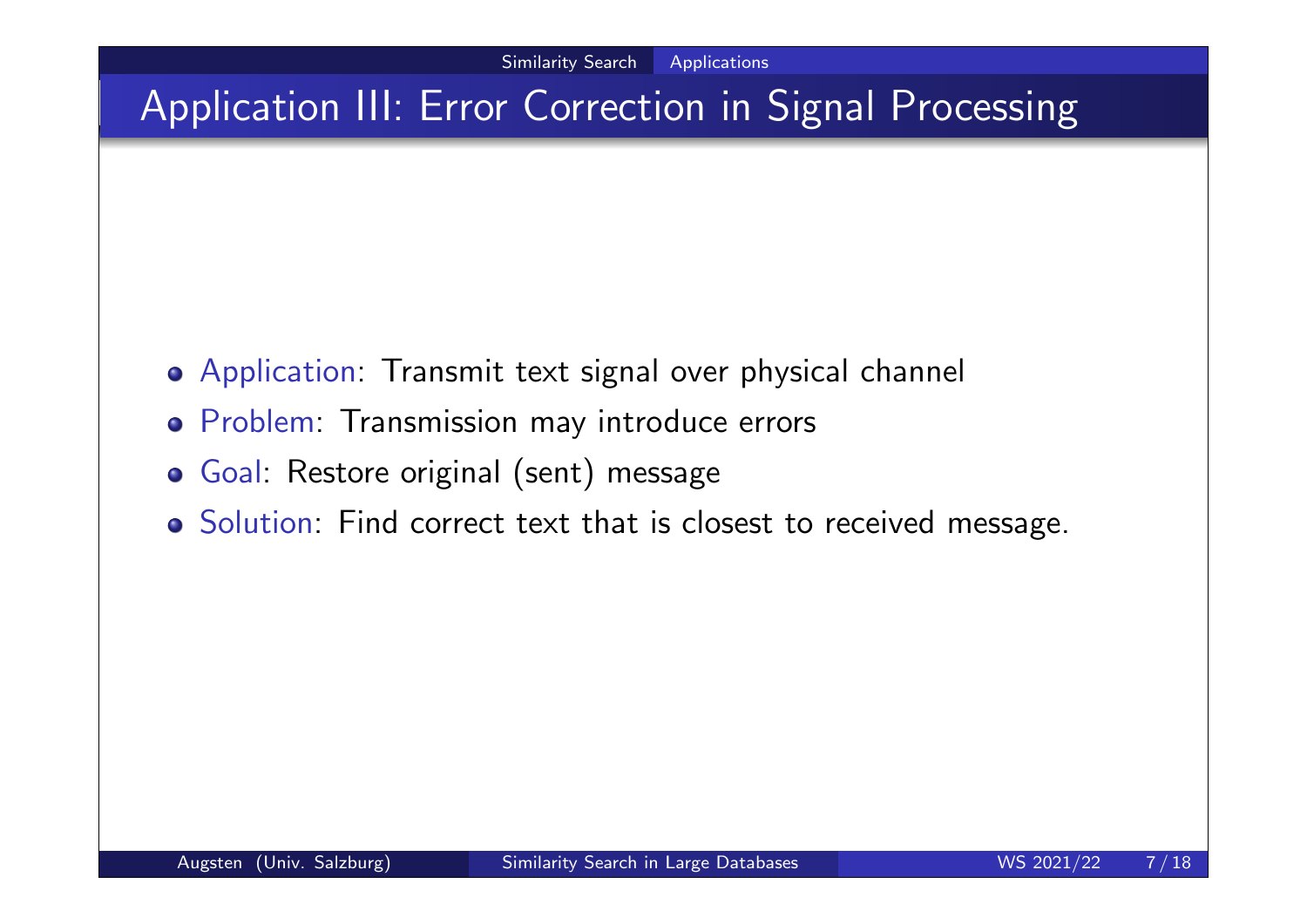### Framework for Similarity Search

- 1. Preprocessing (e.g., lowercase Augsten  $\rightarrow$  augsten)
- 2. Search Space Reduction
	- **•** Blocking
	- Sorted-Neighborhood
	- Filtering (Pruning)
- 3. Compute Distances
- 4. Find Matches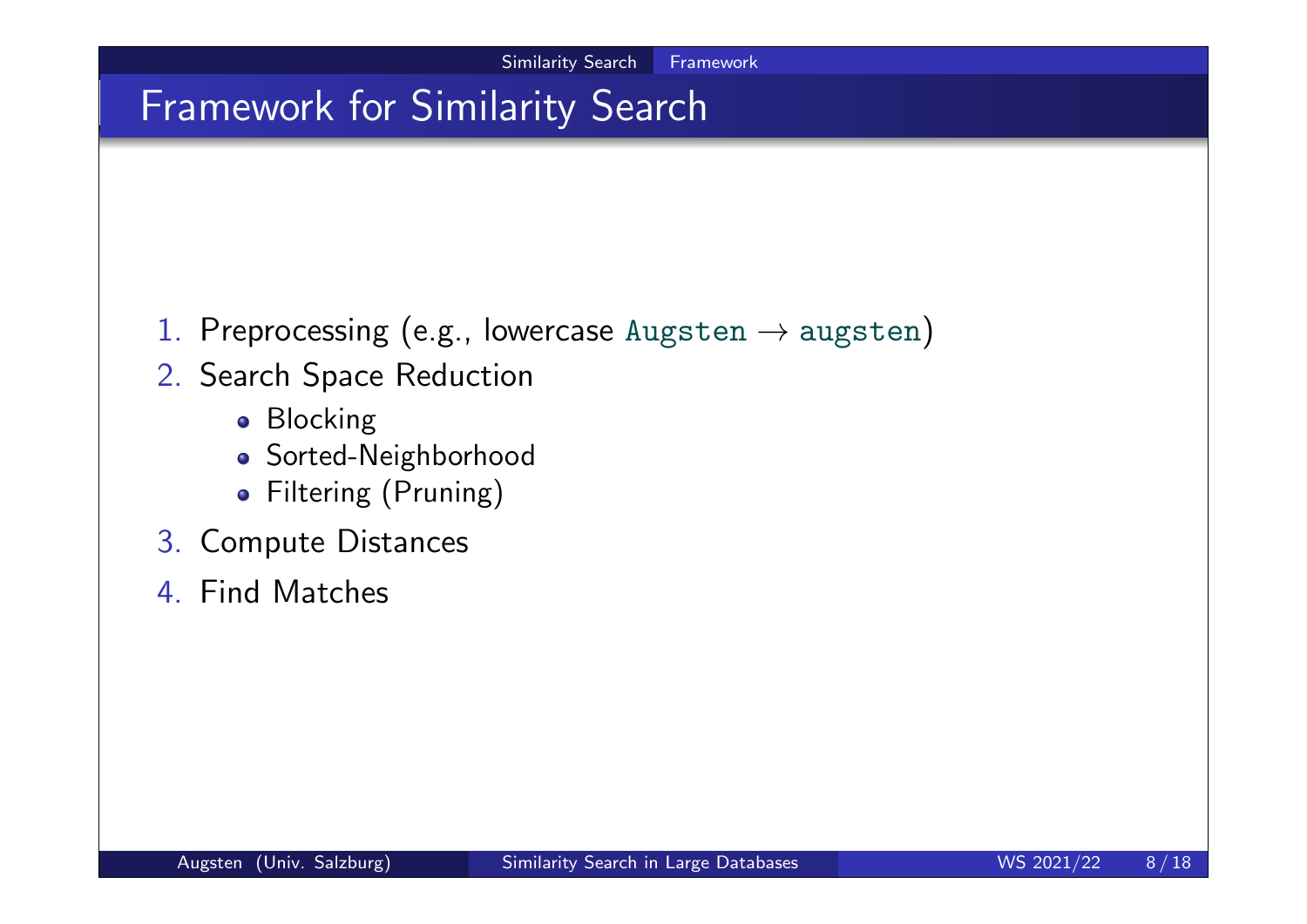## Search Space Reduction: Brute Force

- We consider the example of similarity join.
- Similarity Join: Find all pairs of similar tuples in tables A and B.
	- Search space:  $A \times B$  (all possible pairs of tuples)
	- Complexity: compute  $|A||B|$  distances  $\rightarrow$  expensive!  $(|A| = 30k, |B| = 40k, 1ms$  per distance  $\Rightarrow$  join runs 2 weeks)
- Example: 16 distance computations!



Goal: Reduce search space!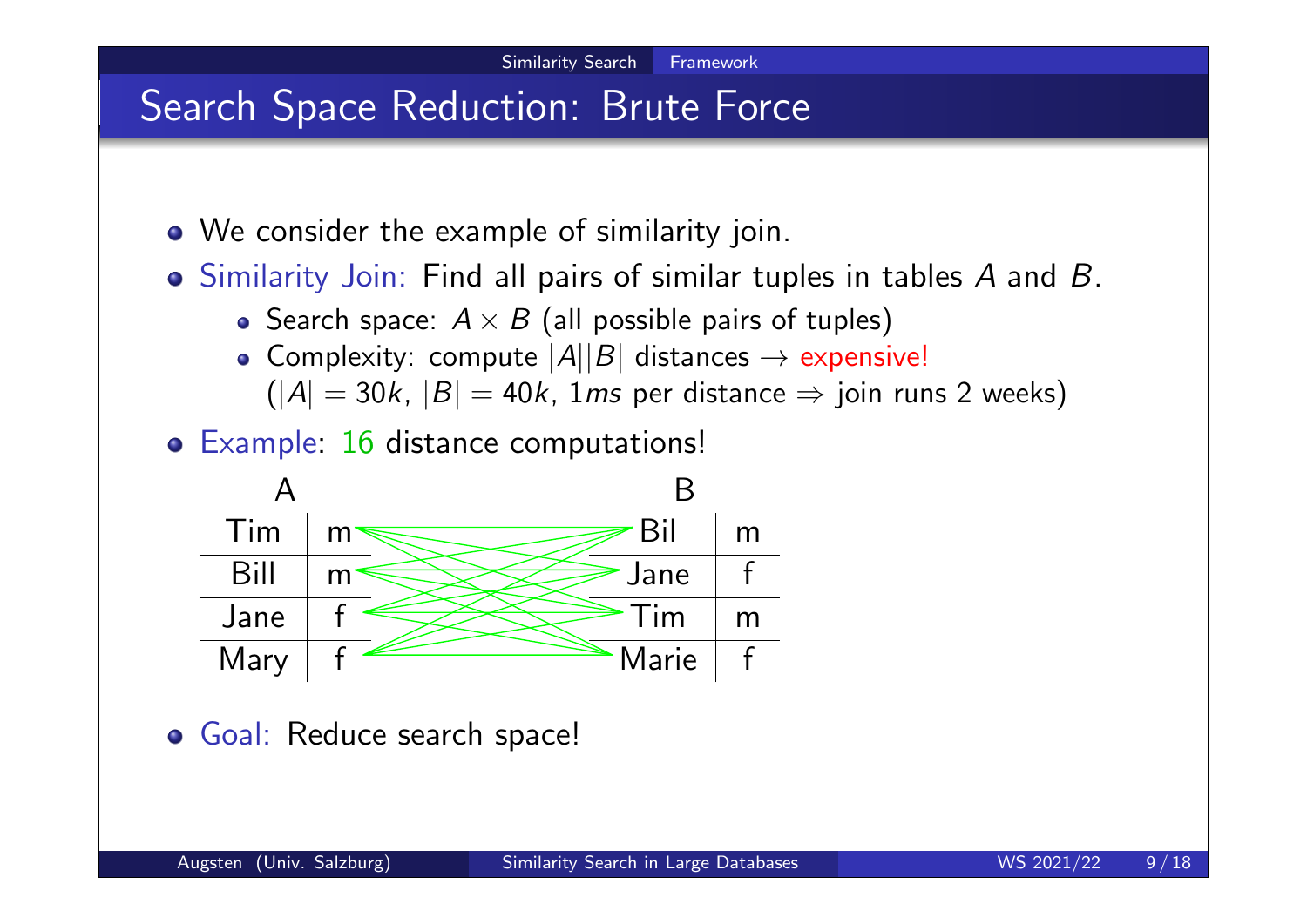# Search Space Reduction: Blocking

#### **o** Blocking

- Partition A and B into blocks (e.g., group by chosen attribute).
- Compare only tuples within blocks.







o Improvement: 8 distance computations (instead of 16)!

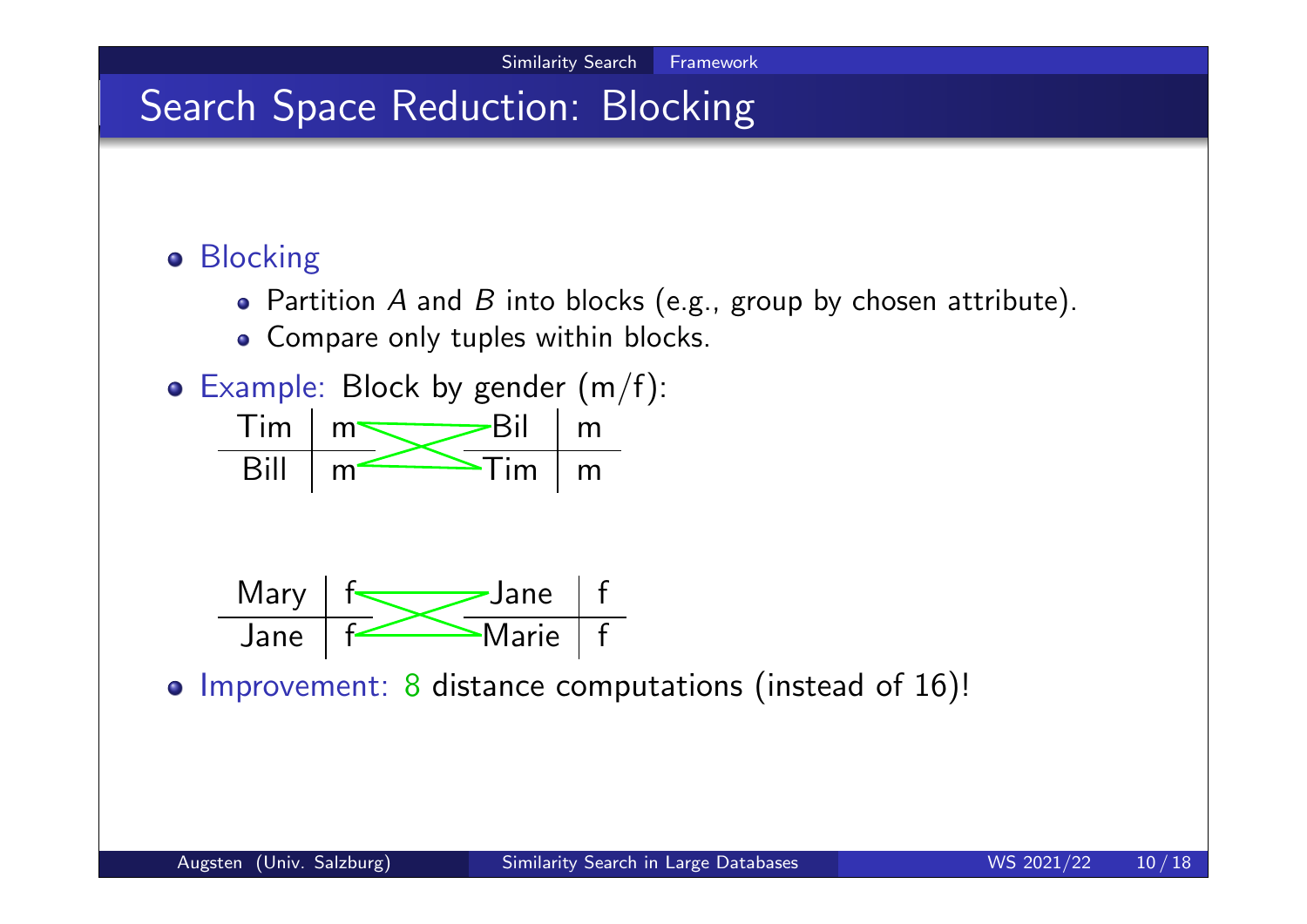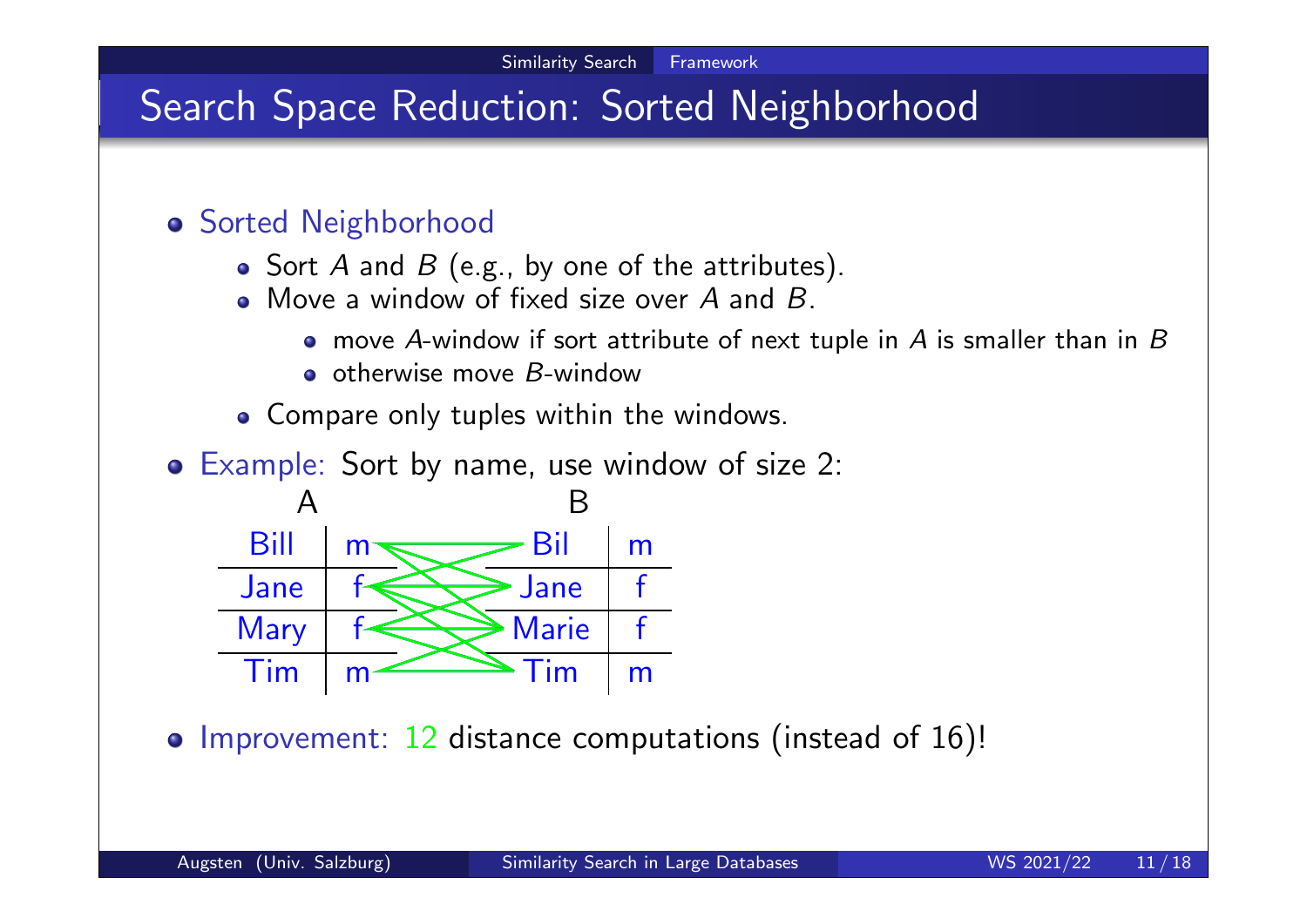## Search Space Reduction: Filtering

- Filtering (Pruning)
	- Remove (filter) tuples that cannot match, then compute the distances.
	- Idea: filter is faster than distance function.
- Example: Do not match names that have no character in common:

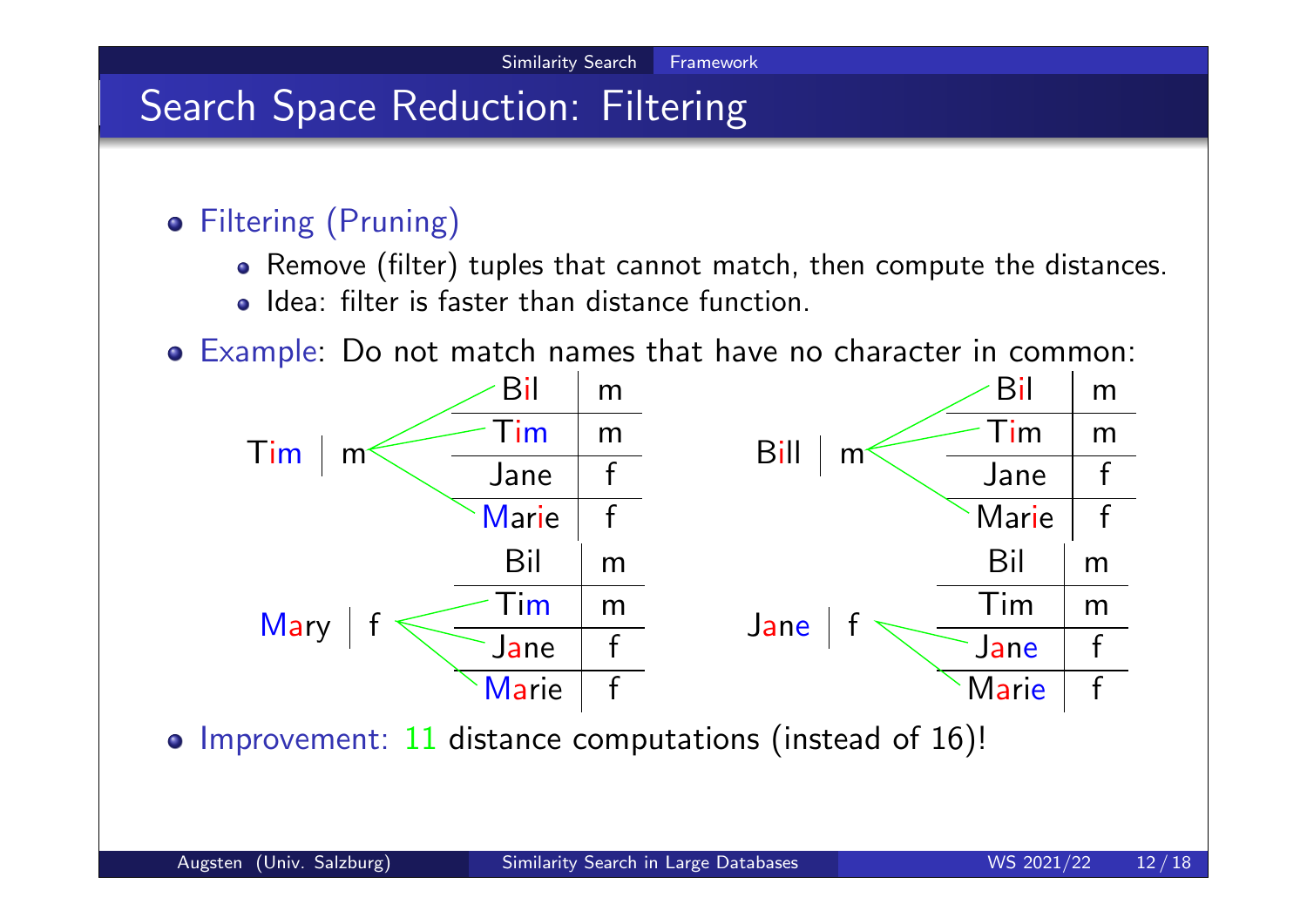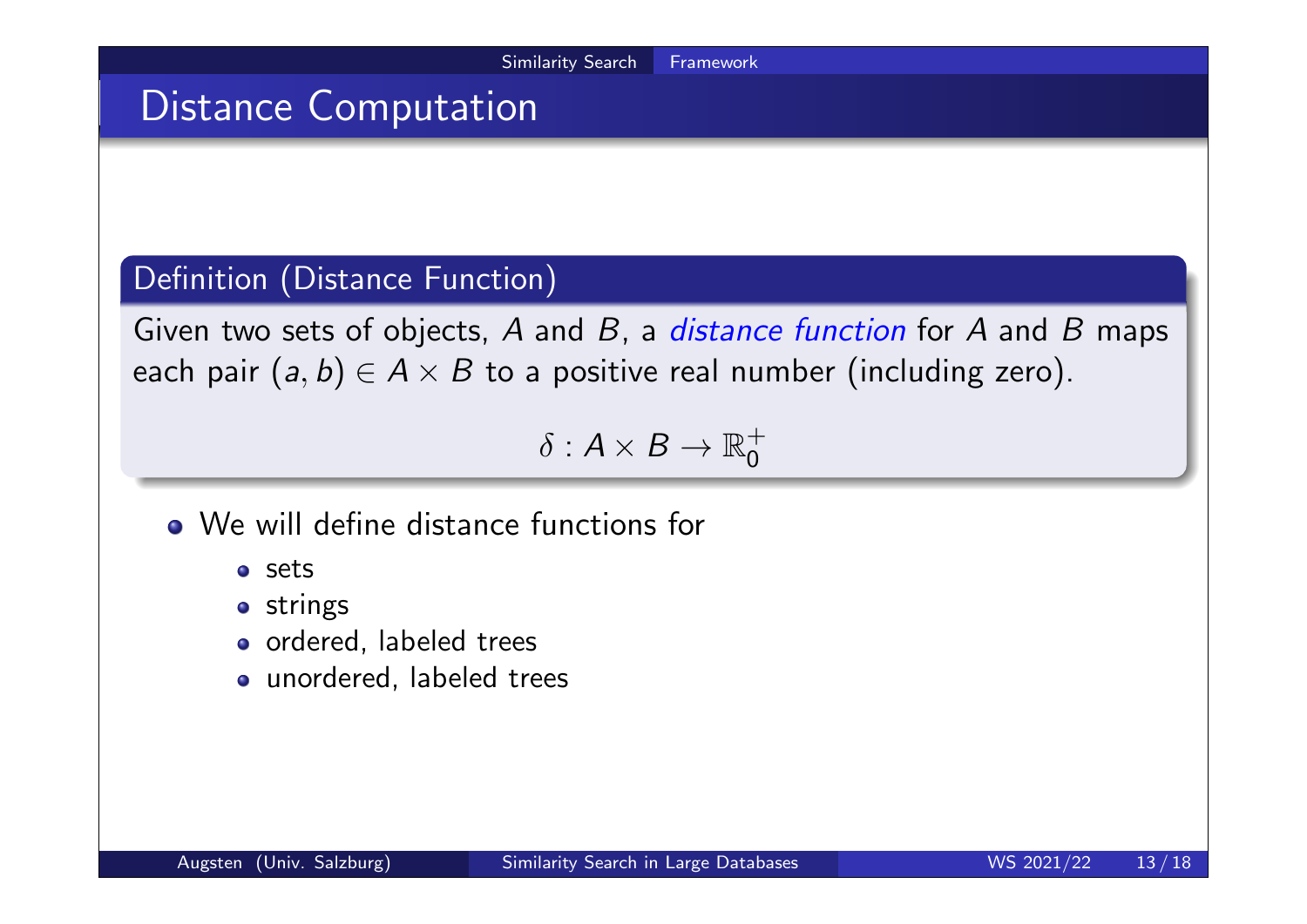### Distance Matrix

#### Definition (Distance Matrix)

Given a distance function  $\delta$  for two sets of objects,  $A = \{a_1, \ldots, a_n\}$  and  $B = \{b_1, \ldots, b_m\}.$ The *distance matrix D* is an  $n \times m$ -matrix with

$$
d_{ij}=\delta(a_i,b_j),
$$

where  $d_{ij}$  is the element at the *i*-th row and the *j*-th column of D.

Example distance matrix,  $A = \{a_1, a_2, a_3\}$ ,  $B = \{b_1, b_2, b_3\}$ :

b1 b2 b3 a1 6 5 4 a2 2 2 1 a3 1 3 0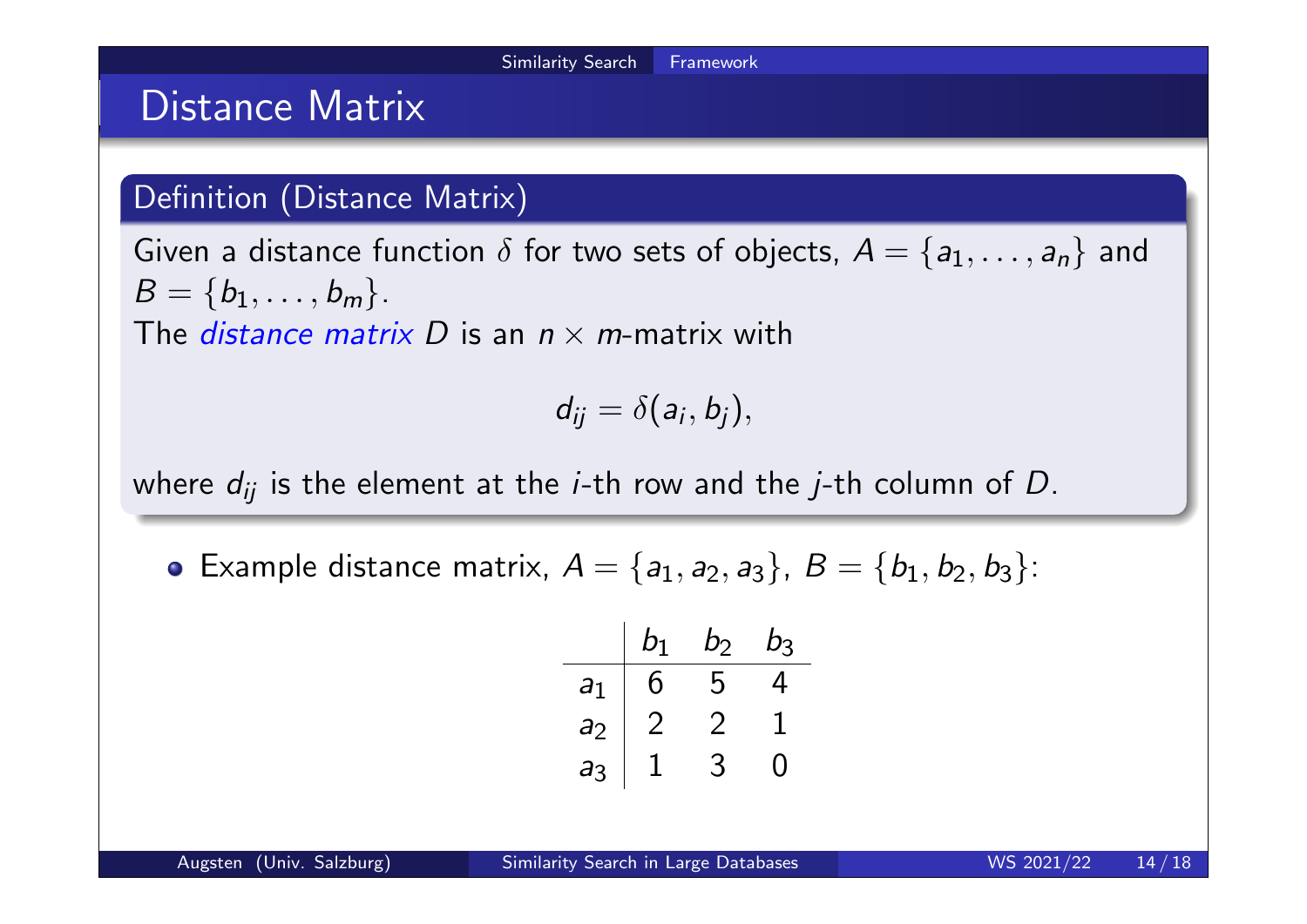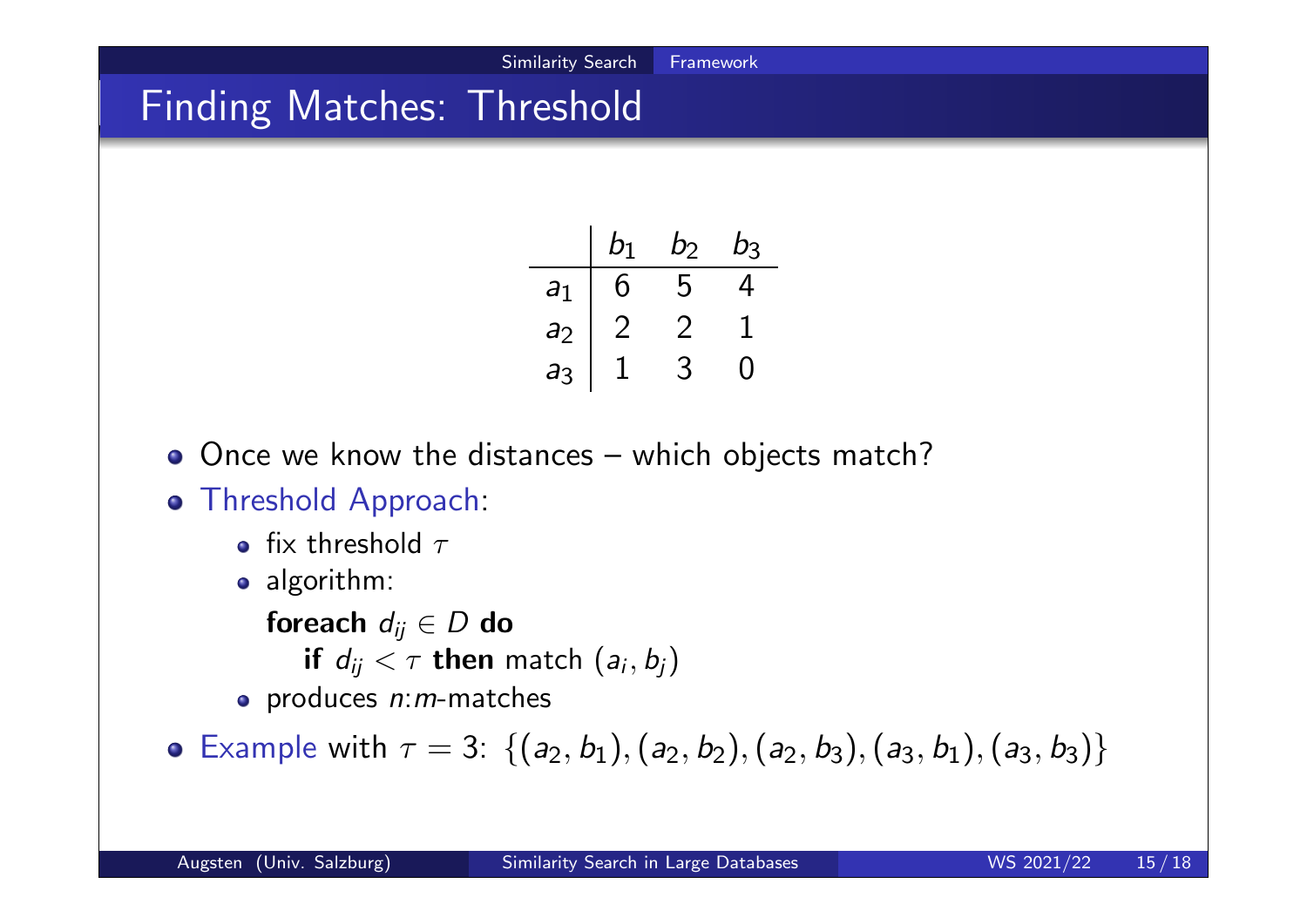### Finding Matches: Global Greedy

- Global Greedy Approach:
	- algorithm:

 $M \leftarrow \emptyset$  $A \leftarrow \{a_1, a_2, \ldots, a_n\}; B \leftarrow \{b_1, b_2, \ldots, b_m\}$ create sorted list L with all  $d_{ii} \in D$ while  $A \neq \emptyset$  and  $B \neq \emptyset$  do  $d_{ii} \leftarrow$  deque smallest element from L if  $a_i \in A$  and  $b_i \in B$  then  $M \leftarrow M \cup (a_i, b_j)$ remove  $a_i$  from  $A$  and  $b_j$  from  $\mathsf B$ return M

- produces 1:1-matches
- must deal with tie distances when sorting L! (e.g. sort randomly, sort by  $i$  and  $j$ )
- $\bullet$  Example (sort ties by *i*, *j*):  $\{(a_3, b_3), (a_2, b_1), (a_1, b_2)\}\$

$$
\begin{array}{c|cc}\n & b_1 & b_2 & b_3 \\
\hline\na_1 & 6 & 5 & 4 \\
a_2 & 2 & 2 & 1 \\
a_3 & 1 & 3 & 0\n\end{array}
$$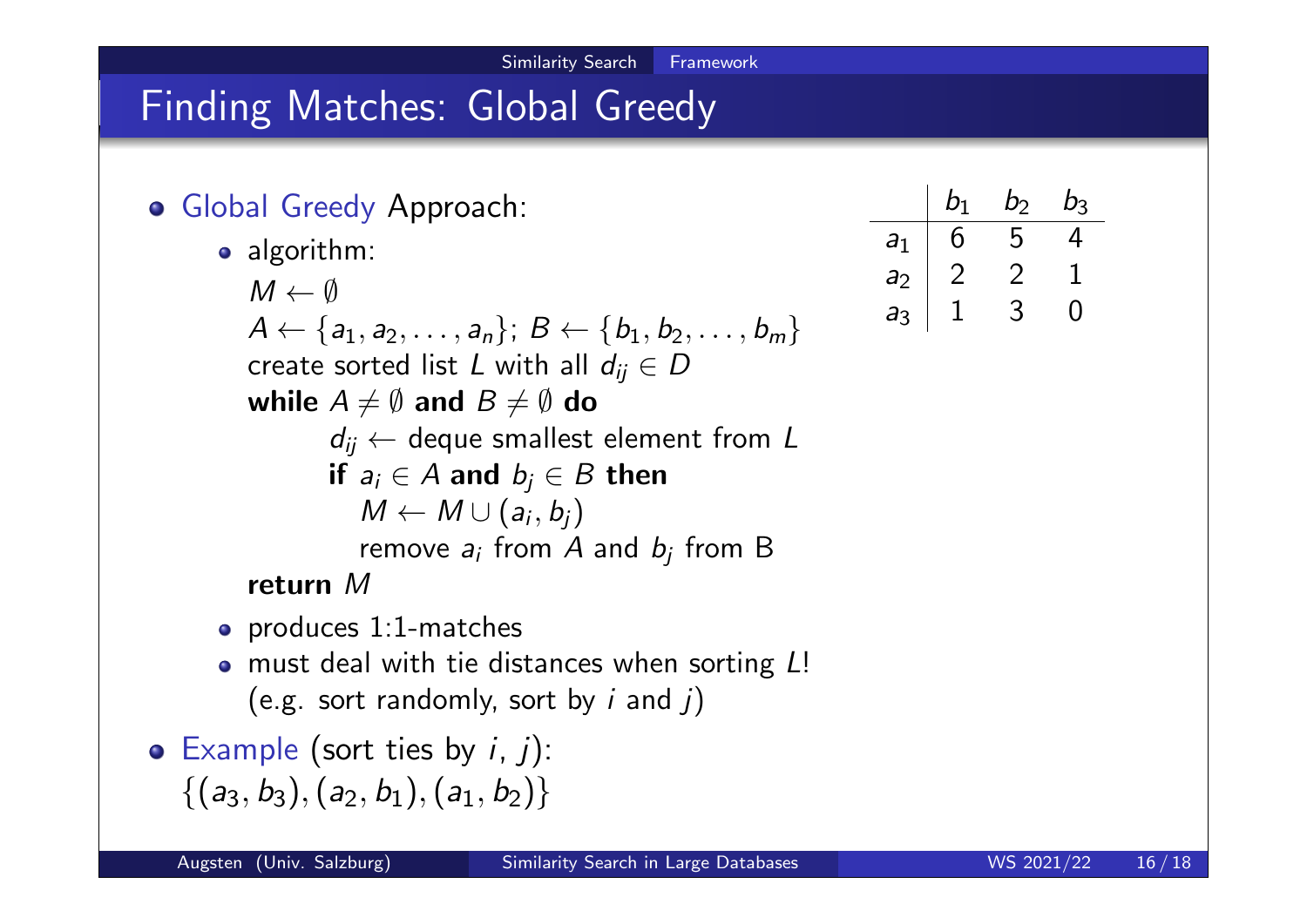## Overview: Finding Matches

|                  | $\bm{b_1}$ | $b_{2}$        | b3  |
|------------------|------------|----------------|-----|
| $\overline{a}$   | b          | 5              | 4   |
| $\overline{a_2}$ | $2\,$      | $\overline{2}$ |     |
| a <sub>3</sub>   |            | З              | ( ) |

- Threshold Approach:
	- all objects with distance below  $\tau$  match
	- produces  $n:m$ -matches
	- threshold approach for our example with  $\tau = 3$ :  $\{(a_2, b_1), (a_2, b_2), (a_2, b_3), (a_3, b_1), (a_3, b_3)\}\$
- Global Greedy Approach:
	- pair with smallest distance is chosen first
	- produces 1:1-matches
	- global greedy approach for our example:  $\{(a_3, b_3), (a_2, b_1), (a_1, b_2)\}$